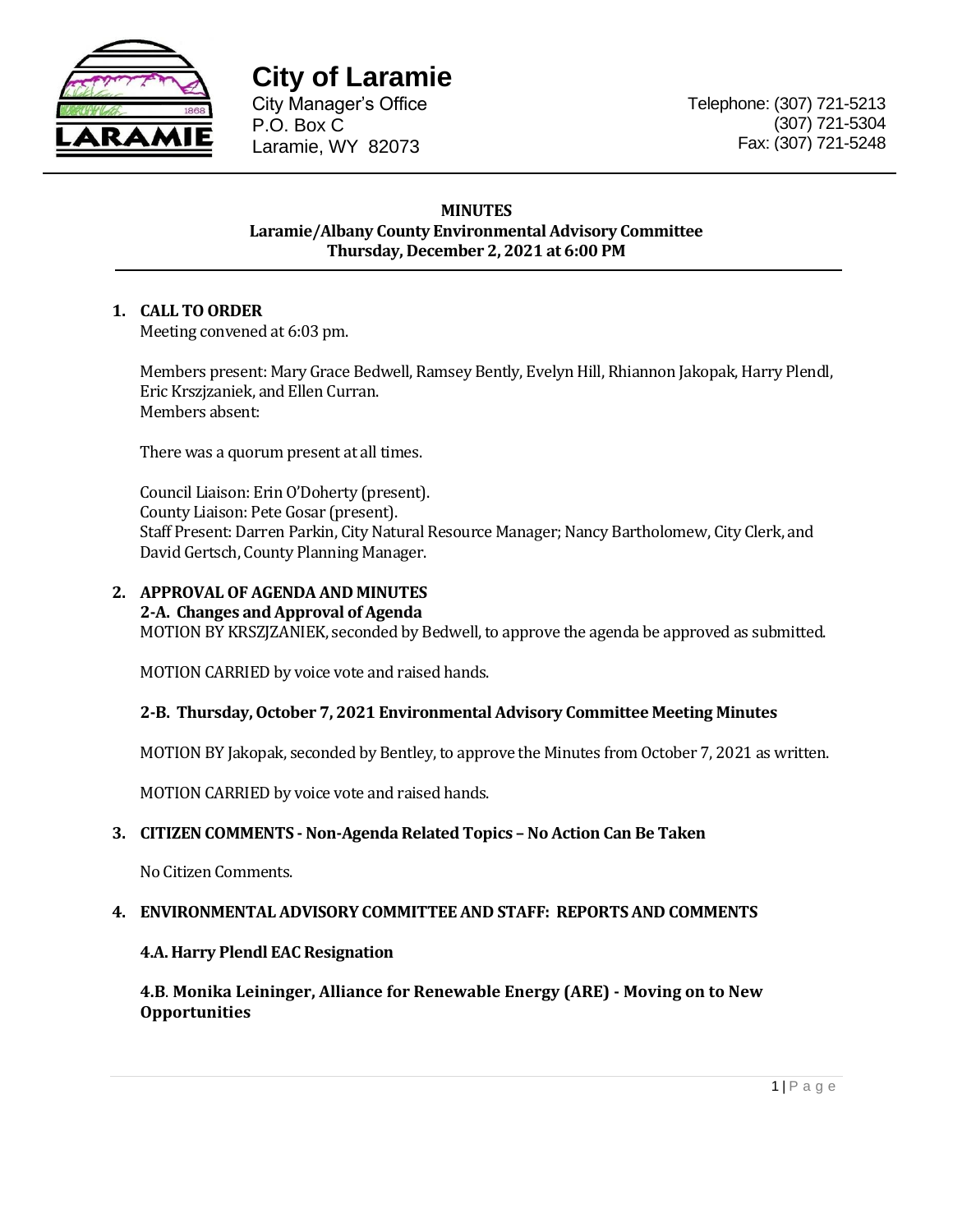## **MINUTES Laramie/Albany County Environmental Advisory Committee Thursday, December 2, 2021**

Ed Koncel recognized Monika Leininger's accomplishments and thanked her.

## **4.C. Gracen Wallen, City Manager's Office Intern Introduction**

**5. DISCLOSURES -– Ex-parte communications; potential conflicts of interest** No disclosures.

## **6. OLD BUSINESS:**

#### **6.A. Mrs. Ommen's 3rd-5th Grade Class Follow-Up Speaker/Presenter: Harry Plendl**

Mrs. Ommen will contact the EAC if there are any future projects. Wal-Mart has agreed to build a fence to help catch the trash.

#### **6.B. Albany County Renewable Energy Subcommittee Report Speaker/Presenter: Mary Grace Bedwell, Chair**

They have been working on outlining distances, definitions, and reclamation. Commissioner Pete Gosar asked for additional impacts to wildlife.

#### **6.C. Landfill Emissions Update - Landfill Subcommittee Speaker/Presenter: Rhiannon Jakopak Chair**

No updates at this time. Chair Currano asked about a future presentation on landfill emissions.

#### **6.D. Climate Action Planning Taskforce**

## **Speaker/Presenter: Mary Grace Bedwell / Erin O'Doherty**

Member Bedwell thanked Jarad O'Brien.

Areas of interest for moving forward: plan should be robust, feasible, legal, work together to leverage our assets, effective, system thinking approach, community focused, focused on retention of people in our community, a meticulous plan that looks into many different levels, adaptable, adaptive, and visionary. Next steps will be to gather ideas for joint action.

#### **6.E. MT2030 Update**

#### **Speaker/Presenter: Erin O'Doherty**

Mountain Towns is developing a Community Guidebook. Laramie's accomplishments will be included.

#### **6.F. Albany County Casper APOZ Regulations Update Speaker/Presenter: - Pete Gosar / David Gertsch**

Main points included: extension of western boundary with exclusion process, limits for future development to 35 acres or more, one dwelling per 35-acre septic system changes, nonconforming use, and site-specific investigations.

#### **6.G. City/County CAPP Update Report**

#### **Speaker/Presenter: - David Gertsch / Darren Parkin**

Contract will be reviewed again by the City Council and County Commissioners on December 7, 2021.